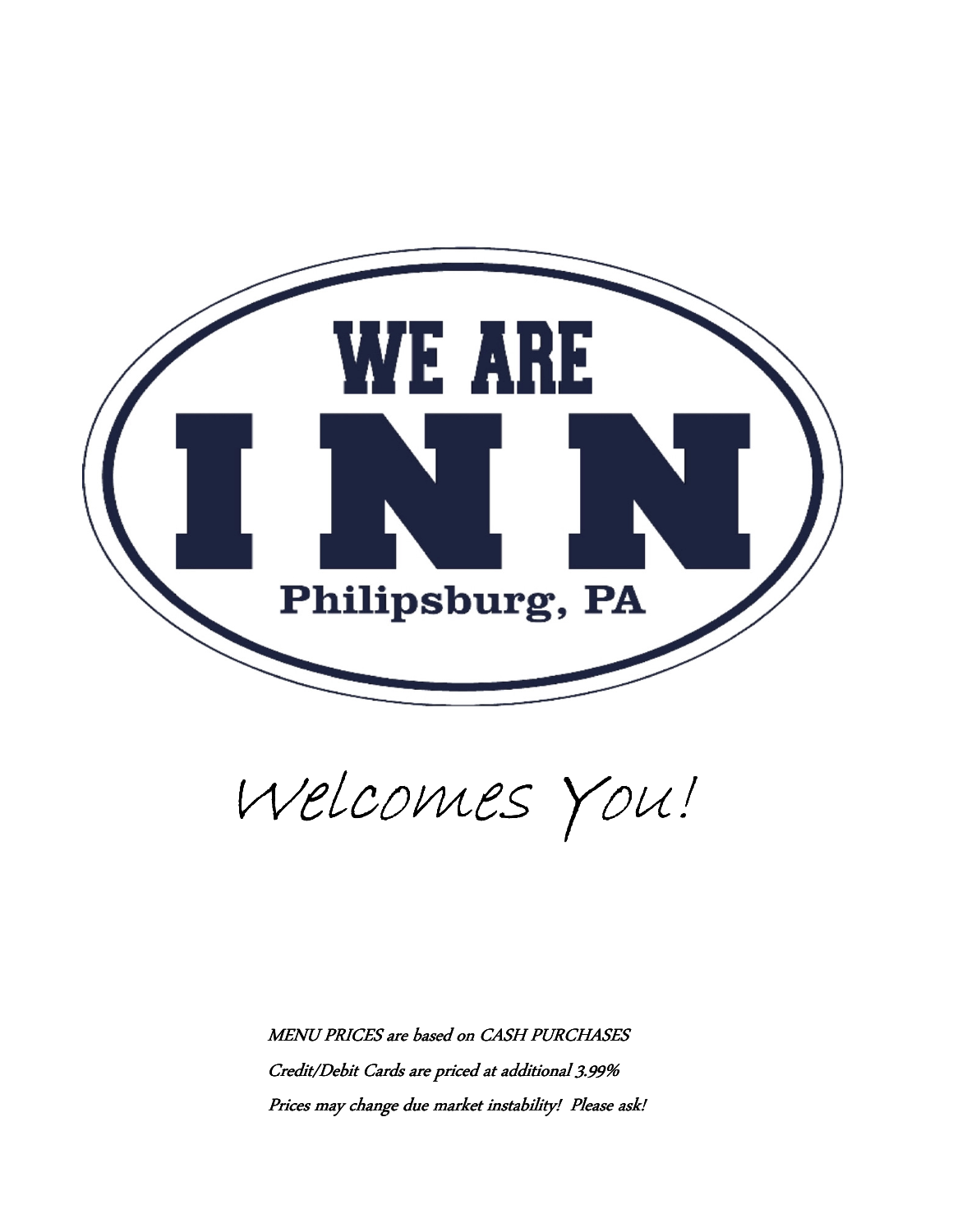**Appetizers** 

Grilled Old Bay Shrimp 9.95 6 X-LARGE shrimp marinated tossed in garlic, butter, and Old Bay Shrimp Wrapped in Bacon 12.95 6 JUMBO shrimp wrapped and cooked in Applewood Smoked Bacon  $Mussels App$   $14.95$ One pound of mussels in our secret butter wine sauce with bread for dipping!! Stuffed Mushrooms 8.95 3-4 Shrooms stuffed with sausage in Italian sauce, topped with Mozzarella Bruschetta 7.95 4 toasted baggette topped with chopped tomatoes, onion, parmesan, oil and herbs! Cherry Pepper Shooters 8.95 4 hot cherry peppers stuffed with prosciutto and sharp provolone and cured in olive oil! Buffalo Wings 1/2 Dozen-9.95 Dozen-14.95 Mild, 3<sup>rd</sup> Degree, DRAGON FIRE (911), When Pigs Fly, Spicy BBQ, BBQ, Garlic Parm, Ranch Pretzel Logs 8.95 Three 6 inch soft pretzel logs warmed and covered with our secret Garlic-Parmesan recipe! Mozzarella Sticks 6.95 6 pieces served with marinara sauce Chicken in a Basket 8.95 4 tenders served with fries and side of any of our wing sauces Onion Rings 6.95 Beer battered, extra thick onion rings Boardwalk Style Fries 6.95 Fresh cut soaked over night, dried, fried, dried, set aside and again fried! French Fries 4.95 ADD Cheese for 1.00 Healthy Salads Caesar Salad 6.95 Chef Romano's personal Caesar recipe served over fresh Romaine with Croutons Tossed Salad 6.95 Iceberg lettuce, cucumbers, tomatoes, shredded carrots Chef's Salad \$10.95 Tossed salad topped with Turkey/Swiss and Ham/Cheese Pin Wheels. Grilled or Pan Seared Ahi Tuna Steak Salad 12.95 Served on a bed of Romaine with "balsamic, wassabi, gingerette" dressing SALADS: ADD 6 oz. Grilled Chicken 8.95 ADD 6 X-Large Grilled Shrimp 9.95 House-Made Fresh Soups

Italian Wedding Soup, Ham and Cabbage Italiano, Chicken Noodle, Ham Pot Pie, Veg. Beef, and Chili w/Beans: Cup-3.95 Bowl-5.95 Quart-10.95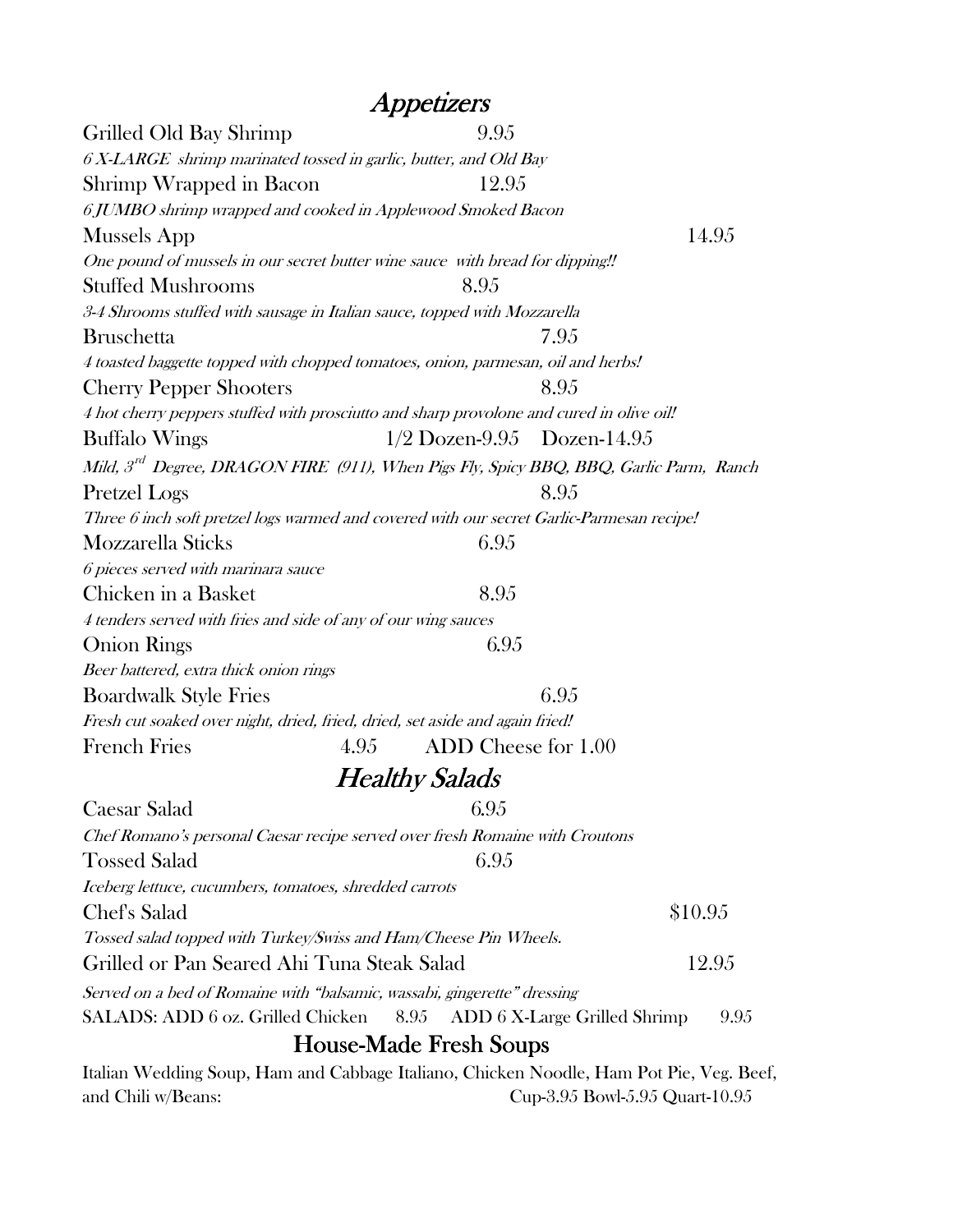### Pasta

| Pasta and Meatball Dinner                                                                                | 14.95 |
|----------------------------------------------------------------------------------------------------------|-------|
| The sauce that we refer to as gravy, a Romano tradition handed down, perfected over generations.         |       |
| Served with two 1/3 pound meatballs, garlic bread, and salad.<br><i>(Spaghetti or Rigatoni)</i>          |       |
| <b>Chicken Parm Dinner</b>                                                                               | 16.95 |
| Breaded boneless breast topped with sauce, mozzarella served over pasta with garlic bread and salad      |       |
| Alfredo Pasta Dinner                                                                                     | 14.95 |
| Our house made Alfredo Sauce over choice of pasta served with garlic bread, salad and "ADD-ONS"          |       |
| ADD: Grilled Chicken 8.95, 6 Jumbo Shrimp \$9.95, Bay Scallops 9.95, Blackened Salmon 12.95              |       |
| Shrimp Scampi                                                                                            | 18.95 |
| 6 X-Large shrimp sauteed in olive oil, butter, and herbs served over spaghetti, with garlic bread, salad |       |
| <b>Mussels Dinner</b>                                                                                    | 19.95 |
| A pound of mussels in garlic, oil, butter and wine sauce served over Spaghetti with bread and salad      |       |
| Vegetarian-Pasta Delight                                                                                 | 14.95 |
| Spinach, mushrooms sauteed in olive oil, garlic, herbs-served over pasta with salad, garlic bread        |       |
| <b>Steak</b>                                                                                             |       |
| <b>Filet Mignon</b>                                                                                      | 29.95 |
| 8 oz. Choice Filet Mignon served with vegetable, steak fries, and side salad                             |       |
| Ribeye 12 oz.                                                                                            | 29.95 |
| 12 oz. Ribeye steak served with vegetable, steak fries, and salad.                                       |       |
| NY Strip Steak                                                                                           | 24.95 |

| <b>TVT DUID DIGR</b>                                                                 | 27.JJ |
|--------------------------------------------------------------------------------------|-------|
| One inch cut, cooked on the grill and served with vegetable, steak fries, and salad! |       |
| <b>DOUBLE NY Strip Steak</b>                                                         | 39.95 |

TWO INCH cut served same as the regular NY STRIP, only bigger!!! Prep time is 45 min.

## Seafood

| Surf and Turf                                                                                             | 59.95 |
|-----------------------------------------------------------------------------------------------------------|-------|
| 10 oz. Maine Lobster Tail and 8 oz. Filet Mignon served with vegetable, fries and side salad              |       |
| Lobster Tail                                                                                              | 39.95 |
| 10 oz. Maine Lobster Tail served with vegetable, fries and side salad                                     |       |
| Maryland Style Crab Cake                                                                                  | 24.95 |
| 4 oz. homemade crab cakes, broiled and served with vegetable, fries and side salad                        |       |
| Parmeson Crusted Haddock                                                                                  | 19.95 |
| 8 oz. filet, with herbs, garlic butter, parmesan, broiled and served with vegetable, fries and side salad |       |
| <b>Blackened Salmon</b>                                                                                   | 17.95 |
| Bay of Fundy salmon, pan seared in our blacken seasoning, served on a bed of sauteed baby spinach         |       |
| includes side salad and side of spaghetti with choice of our siganture red gravy or garlic sauce          |       |
| Fried Cod Fish Fillet 8-10 oz.                                                                            | 17.95 |
| Wild Caught Cod, battered, deep fried, served with vegetable, salad and steak fries!                      |       |
| Ahi Tuna Steak Dinner 6 oz.                                                                               | 17.95 |
| 6 oz. Ahi Tuna Steak erved with side of vegetables, fries and a salad!                                    |       |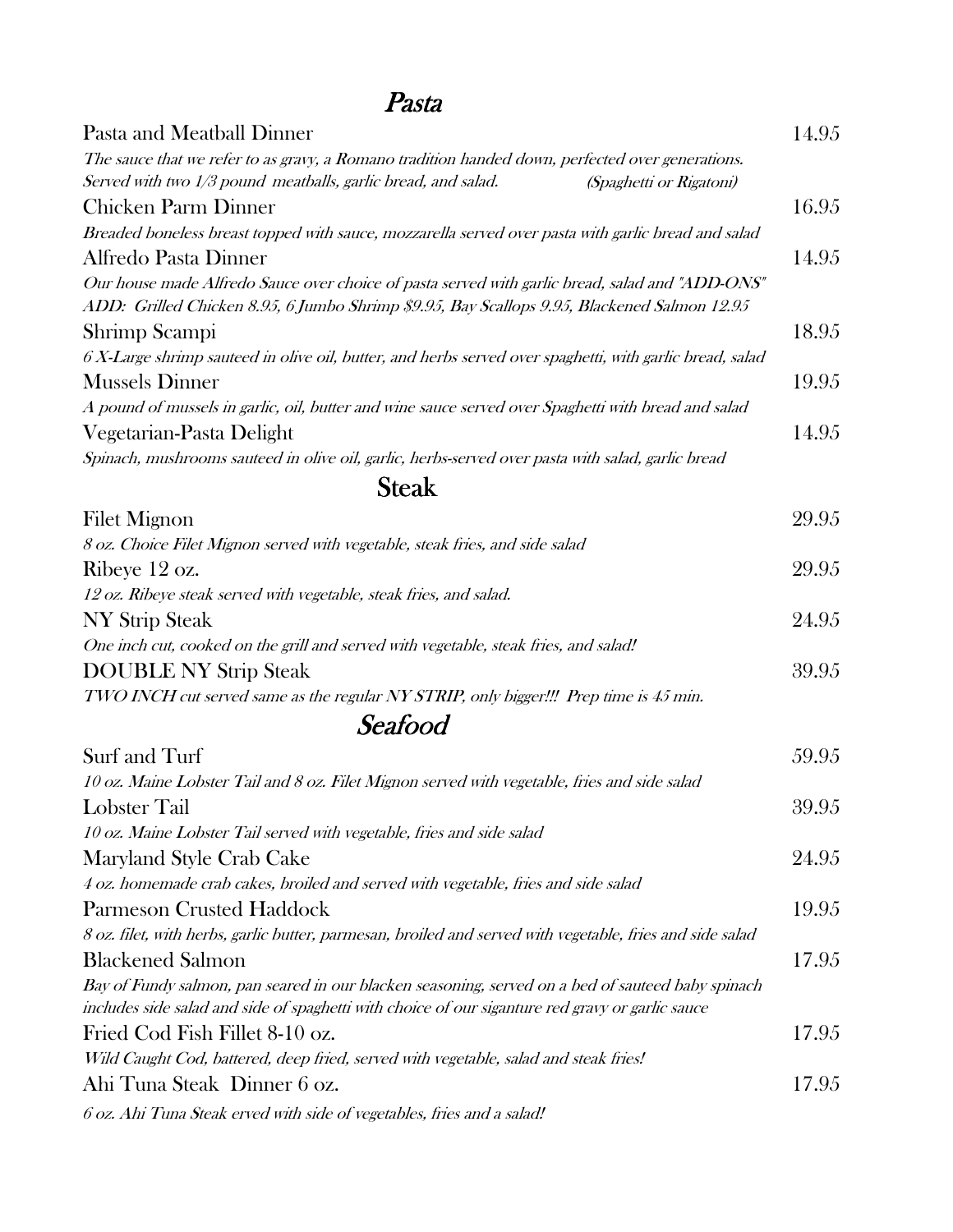### Burgers

| The Philipsburger                                                                                    |                        | 14.95                  |                 |
|------------------------------------------------------------------------------------------------------|------------------------|------------------------|-----------------|
| 8 oz. angus burger with lettuce, tomato and onion, 4 oz. ribeye cheesesteakm F.O., mushrooms         |                        |                        |                 |
| topped with bacon and a fried egg served on a brioche bun!                                           |                        |                        |                 |
| <b>Blue and White</b>                                                                                | $4 \text{ oz.} - 6.95$ |                        | $8$ oz. $-9.95$ |
| 4 oz. OR 8 oz. Angus beefserved with crumbled blue cheese on Brioche bun                             |                        |                        |                 |
| <b>Black Angus Burger</b>                                                                            | $4$ oz. $-6.95$        |                        | $8$ oz. $-9.95$ |
| 4 oz. OR 8 oz. Angus beef served on Brioche bun                                                      |                        |                        |                 |
| <b>Mushroom Swiss</b>                                                                                |                        | $4 \text{ oz.} - 6.95$ | $8$ oz. $-9.95$ |
| 4 oz. OR 8 oz. Angus beef served with mushrooms and Swiss Cheese on Brioche bun                      |                        |                        |                 |
| Gourmet Game Burger                                                                                  | 14.95                  |                        |                 |
| 8 amazing ounces of Elk, Bison, Wagyu Beef and Wild Boar on a Brioche bun                            |                        |                        |                 |
| <b>Steak Sandwiches</b>                                                                              |                        |                        |                 |
| <b>Plain Steak</b>                                                                                   | $Reg.-9.55$            | Large- $12.55$         |                 |
| Tender sliced Ribeye steak served on a roll imported from Philly!                                    |                        |                        |                 |
| Cheesesteak                                                                                          | $Reg.-9.95$            | Large- $12.95$         |                 |
| Tender sliced Ribeye steak served with Cheese Whiz on a roll imported from Philly!                   |                        |                        |                 |
| <b>Cheesesteak Chef Pat's Way</b>                                                                    | $Reg.-10.95$           | Large- $13.95$         |                 |
| Cheese Whiz and American Cheese, Fried Onions, Mushrooms, Ketchup, and HOT Cherry Peppers            |                        |                        |                 |
| NO MODIFICATIONS other than no peppers and/or no ketchup, so please don't ask the server!            |                        |                        |                 |
| Pizza Steak                                                                                          | $Reg.-10.95$           | Large- $13.95$         |                 |
| Our ribeye steak seared, add marinara, place on roll, top with mozzarella and bake in the oven!      |                        |                        |                 |
| "Meatchicken" Cheesesteak                                                                            | $Reg.-9.95$            | Large- $12.95$         |                 |
| Thin sliced chicken with Cheese Whiz on a roll imported from Philly! And Michigan still sucks!       |                        |                        |                 |
| ADD: Lettuce, Onions, or fried onions-0.25, tomato, mushrooms, ex cheese, cherry pepper, fried green |                        |                        |                 |
| pepper, banan pepper, cherry pepper relish, pickles. ADD \$0.50 per item                             |                        |                        |                 |
| Bacon-1.95 Italian Long Hots-ADD \$1.00 Kethcup, Mayo, Mustard-NO CHARGE                             |                        |                        |                 |
| CHEESE: American, Whiz, Provolone, Sharp Provolone, Pepper Jack, Blue Cheese, Swiss, Cheddar         |                        |                        |                 |
| <i>Hot Sandwiches</i>                                                                                |                        |                        |                 |
| <b>Meatball Grinder</b>                                                                              | $\text{Reg.}-9.95$     | Large- $12.95$         |                 |
| Our homemade meatballs served with provolone cheese on a Philly roll a dash of parmesan!             |                        |                        |                 |
| Chicken Parm Sandwich                                                                                | $Reg.-9.95$            | Large- $12.95$         |                 |
| Chicken Parm on a long roll topped with mozzarella and our family "tomato gravy" (sauce)             |                        |                        |                 |
| <b>Chicken Mootzahdell</b>                                                                           | $Reg.-10.95$           | Large- $13.95$         |                 |
| Fresh mozzarella melted on Grilled Chicken top with Roasted Red Peppers and Suateed Baby Spinach!    |                        |                        |                 |
| Grilled or Crispy Chicken Sandwich                                                                   |                        | 9.95                   |                 |
| Boneless breast served on a Brioche Bun with any of our available wing sauces!                       |                        |                        |                 |
| Grilled Ahi Sandwich                                                                                 | 12.95                  |                        |                 |
| Served on a Brioche bun with, Lettuce, Tomato, Onions (Cooked to order)                              |                        |                        |                 |
| The Grilled Reuben                                                                                   |                        | \$14.95                |                 |
| 6 oz. House-Cooked Corned Beef, Swiss Cheese, Sauerkraut and Thousand Island Dressing all            |                        |                        |                 |
| set on 3/4' Marbled Rye bread and pickles on the side!                                               |                        |                        |                 |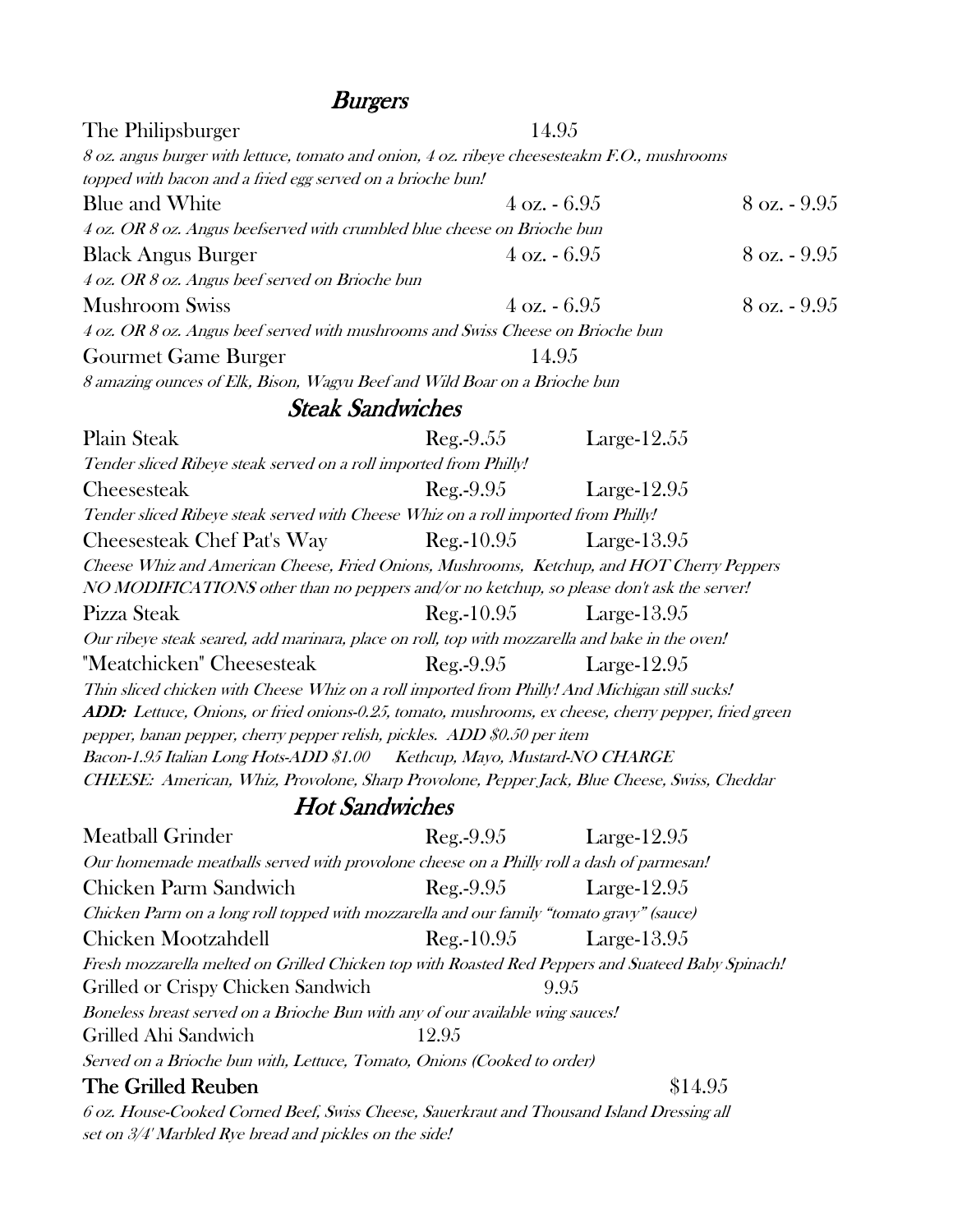# Deli Sandwiches

| Italian Hoagie                                                                                                                       | $Reg.-10.95$                                  | Large- $13.95$            |        |
|--------------------------------------------------------------------------------------------------------------------------------------|-----------------------------------------------|---------------------------|--------|
| Sharp Provolone, Prosciutto, Prosciuttini, Capicola, Salami, and Pepperoni with Lettuce                                              |                                               |                           |        |
| Tomato, and Onions! Salt, Pepper and Oil complete the ensemble flavors!!                                                             |                                               |                           |        |
| Tuna Grinder                                                                                                                         | $Reg.-9.95$                                   | Large- $12.95$            |        |
| Tuna salad baked with sharp provolone on Philly roll then topped with Lettuce, Tomato,                                               |                                               |                           |        |
| Onions, Shaved Green Bell Peppers and Banana Peppers! Salt, Pepper and Oregano.                                                      |                                               |                           |        |
| Turkey Hoagie                                                                                                                        | $Reg.-9.95$                                   | Large- $12.95$            |        |
| Oven Roasted Turkey Breast sliced thin on a roll with American Cheese, Lettuce, Tomato and                                           |                                               |                           |        |
| Onions, Mayo, Salt, Pepper, and Oregano                                                                                              |                                               |                           |        |
| <b>Roast Beef Hoagie</b>                                                                                                             |                                               | $Reg.-9.95$ $Large-12.95$ |        |
| Oven Roasted Roast Beef sliced thin on a roll with American Cheese, Lettuce, Tomato and                                              |                                               |                           |        |
| Onions, Mayo, Salt, Pepper, and Oregano                                                                                              |                                               |                           |        |
| Ham and Cheese Hoagie                                                                                                                | $Reg.-9.95$                                   | Large- $12.95$            |        |
| Ham, Virginia Ham and American Cheese on a roll with American Cheese, Lettuce, Tomato and<br>Onions, Mayo, Salt, Pepper, and Oregano |                                               |                           |        |
| <i>Vegetarian 3 Cheese Hoagie</i>                                                                                                    | $Reg.-9.95$                                   | Large- $12.95$            |        |
| Provolone, Swiss, Amercian Cheeses, Lettuce, Tomato, Onion, Salt, Pepper and Oregano with oil                                        |                                               |                           |        |
|                                                                                                                                      | Desserts                                      |                           |        |
| NY Cheesecake or Italian Lemon Cake                                                                                                  |                                               |                           | 4.95   |
| Tiramisu or Toasted Almond Tiramisu                                                                                                  |                                               |                           | 4.95   |
| Belgian Chocolate Mousse Cake                                                                                                        |                                               |                           | 4.95   |
| Cannoli                                                                                                                              |                                               |                           | 3.95   |
|                                                                                                                                      | ASK ABOUT THE REST OF OUR SPECIALTY DESSERTS! |                           |        |
| Romano's Italian "Wooder Ice" made fresh on site right here in Philipsburg, PA!                                                      |                                               |                           |        |
| Penn State "Ye Olde Diner" Grilled Stickies w/ice cream scoop                                                                        |                                               | 4.95                      |        |
|                                                                                                                                      |                                               |                           |        |
| PSU Creamery Ice Cream Bowl/Cone 4.00+Waffle Cone 1.00                                                                               |                                               |                           |        |
|                                                                                                                                      | Beverages                                     |                           |        |
| 20 ounce bottles                                                                                                                     |                                               |                           | \$2.50 |
| Coke Zero- Cherry Coke- Vanilla Coke                                                                                                 |                                               |                           |        |
| Fanta Orange and Grape, -Pibb Extra (like Dr. Pepper)                                                                                |                                               |                           |        |
| <b>Fountain Drinks</b>                                                                                                               | 2.50 with free refills                        |                           |        |
| Coke, Diet Coke, Sprite, Ginger Ale, Lemonade, Cranberry Juice                                                                       |                                               |                           |        |
| Milk                                                                                                                                 | 1.95                                          |                           |        |
| Coffee                                                                                                                               | 1.95 with free refills                        |                           |        |
| <b>Fresh Brewed Tea</b>                                                                                                              | 2.5 with free refills                         |                           |        |
| Sweetened, Unsweetened, Peach, Raspberry, Lemon                                                                                      |                                               |                           |        |
| CONSUMER ADVISORY: Consuming raw or undercooked meets, poultry sectood shellfish eggs                                                |                                               |                           |        |

NSUMER ADVISORY: Consuming raw or undercooked meats, poultry, seafood, shellfish, eggs may increase your risk of food borne illness, especially if you have medical conditions. ALLERGY ALERT: Many of our foods are cooked on a common grill please advise us of any alergies